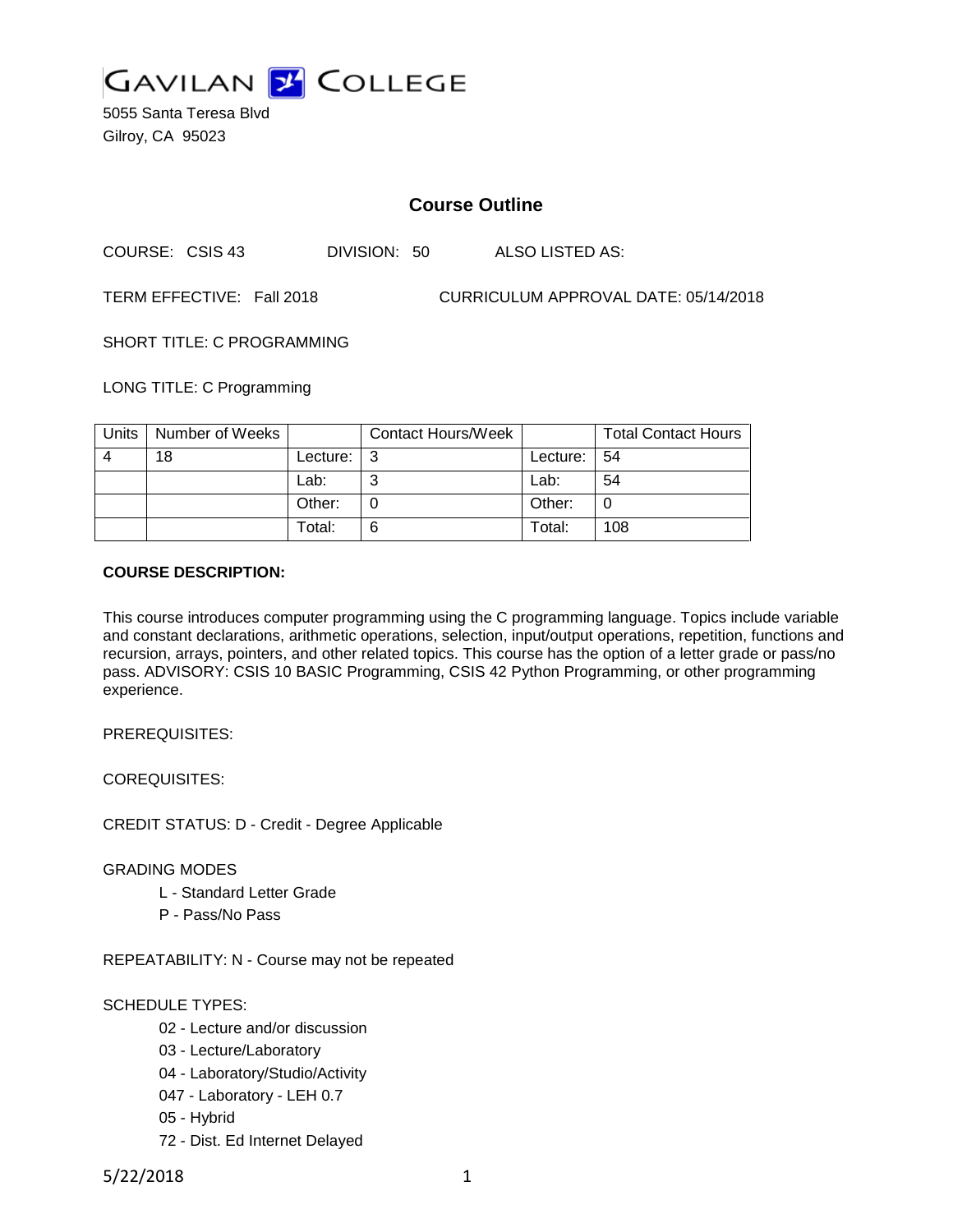73 - Dist. Ed Internet Delayed LAB 737 - Dist. Ed Internet LAB-LEH 0.7

**STUDENT LEARNING OUTCOMES:**

1. Create algorithms to solve simple programming problems. Measure of assessment: Homework, projects, lab exercises Year assessed, or planned year of assessment: 2018 Semester: Spring 2. Describe and employ strategies that are useful in debugging. Measure of assessment: Homework, projects, lab exercises Year assessed, or planned year of assessment: 2018 Semester: Spring 3. Design, implement, test and debug short programs. Measure of assessment: Homework, projects, lab exercises, exam Year assessed, or planned year of assessment: 2018 Semester: Spring

### **CONTENT, STUDENT PERFORMANCE OBJECTIVES, OUT-OF-CLASS ASSIGNMENTS**

Curriculum Approval Date: 05/14/2018 TOPICS AND SCOPE:

8 Hours: Topic:

Introduction to programming concepts.

History of C language and UNIX.

Parts of a program

Procedural and object-oriented programming

The programming environment:

Compiling and executing a first program

Student Performance Objective:

Modify, compile, and execute a sample program.

Lab and Homework:

Practice modifying, compiling and executing more simple programs to become familiar with the user interface and the programming environment.

8 Hours: Topic:

Simple variables: types, declaring, initializing.

Types: integers, floats, and chars

Declaring and using constants

Types and use of comments.

Arithmetic operators

Student Performance Objective:

Students distinguish between different types of simple variables and use them appropriately. Students use simple arithmetic operators to perform calculations with variables.

Students use comments to document their programs.

Lab and Homework:

Design, modify, compile and execute short programs that incorporate these concepts.

8 Hours: Topic:

Numeric expressions: integers, reals, characters, strings, and booleans.

Arithmetic: operations, operator precedence, use of parentheses.

5/22/2018 2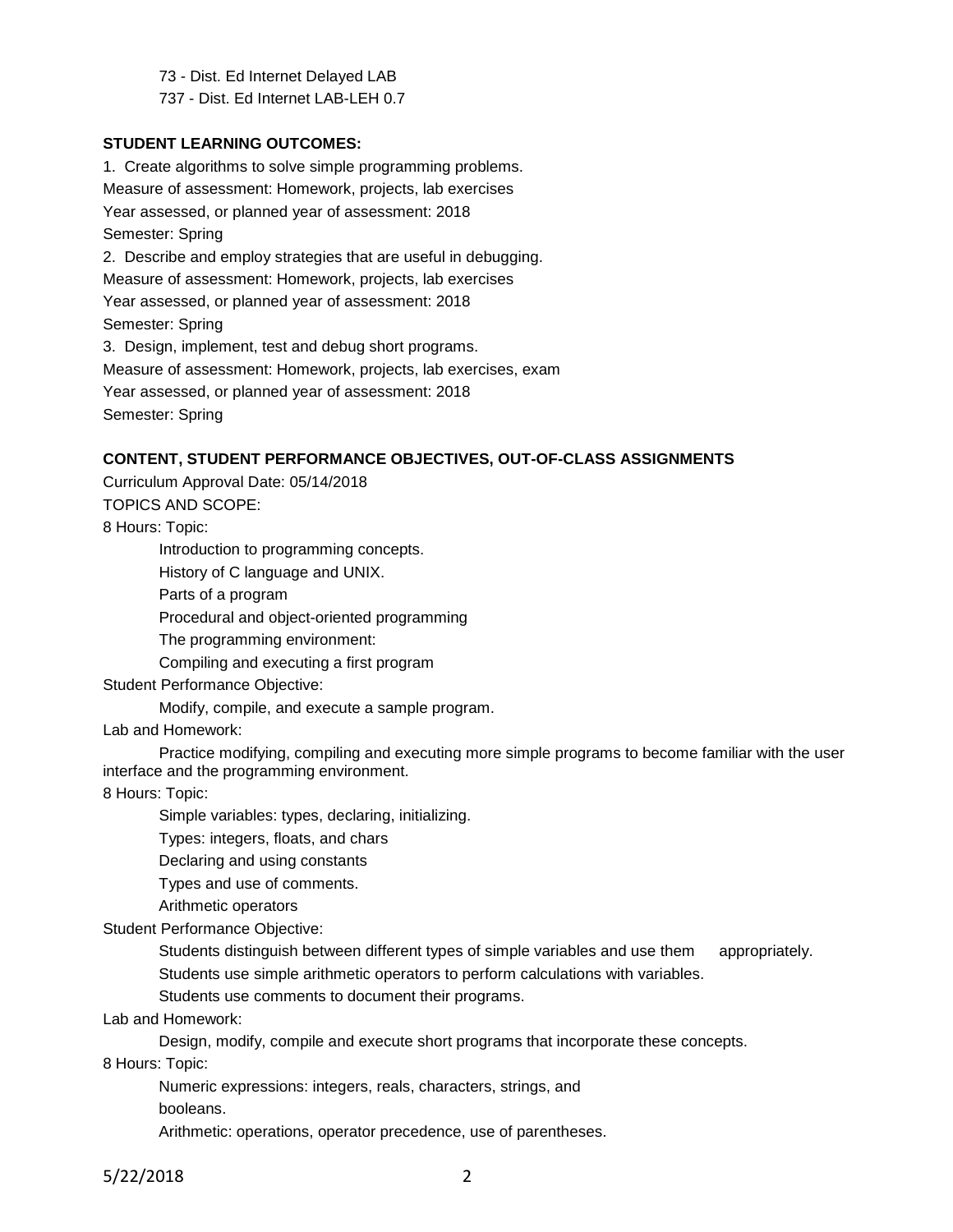Operators: binary vs. unary

Typecasts and combined assignment operators

Lab and Homework:

Design, modify, compile and execute short programs that incorporate these concepts.

Student Performance Objective:

Students appropriately use all the

simple numeric variable types, including integers and reals.

Students describe differences between characters and character

strings, and utilize them as appropriate.

8 Hours: Topic:

Making decisions: if/then, if/then/else

Relational operators, precedence of operators

Nested if statements

Comparing numbers

Logical operators, precedence of operators

Lab and Homework:

Design, modify, compile and execute short programs that incorporate these concepts.

Student Performance Objective:

Students describe and use several types of decision statements.

Students can analyze and incorporate relational and logical operators into decision statements.

Students can write simple programs that use nested if statements.

9 Hours: Topic:

Simple for loops Nested for loops

Infinite loops and loop errors

Lab and Homework:

Design, modify, compile and execute short programs that incorporate these concepts.

Student Performance Objective:

Students recognize when loops are necessary to repeat statements.

Students can recognize infinite loops and other loop errors.

8 Hours: Topic:

While loops, do/while loops, continue/next statements

Lab and Homework:

Design, modify, compile and execute short programs that incorporate these concepts.

Student Performance Objective:

Students compare and contrast for loops, while loops and do while loops and describe the uses of each.

Students can explain the difference between continue and next statements to escape loops.

9 Hours: Topic:

Simple functions, defining functions, calling functions

Local and global variables, scope of variables

Storage classes

Returning values from functions

Lab and Homework:

Design, modify, compile and execute short programs that incorporate these concepts.

Student Performance Objective:

Students can describe the advantages of organizing programs through the use of functions.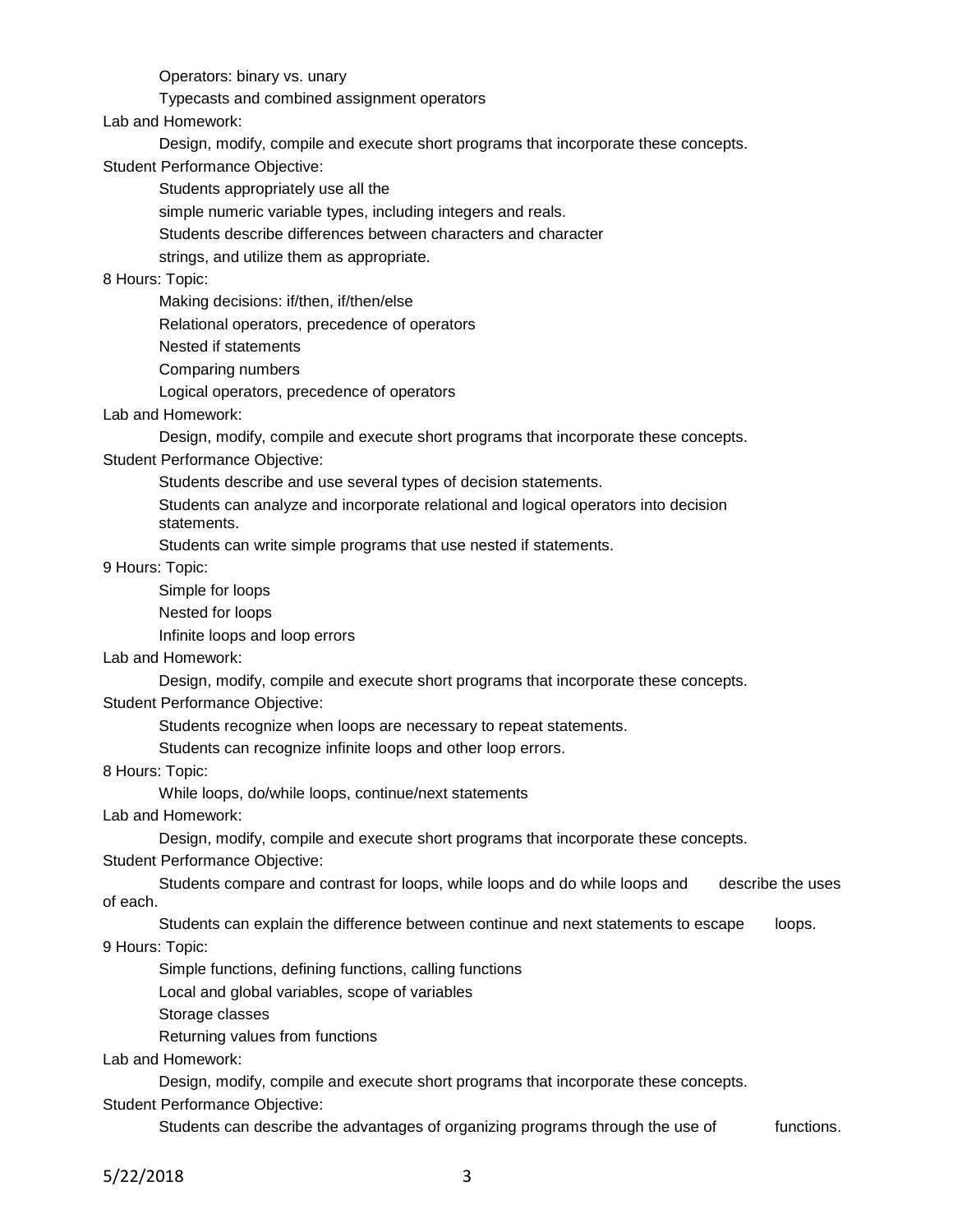Students can describe the difference between local and global variables and the uses of each. Students can compare different methods of passing values into functions and different ways of returning values from functions.

8 Hours: Topic:

Simple arrays: One dimensional arrays

Character string arrays

Types and uses of subscripts

Multiple dimensional arrays

Processing arrays with loops and nested loops.

Arrays and functions

Lab and Homework:

Design, modify, compile and execute short programs that incorporate these concepts.

Student Performance Objective:

Students write programs that process numeric and string arrays using loops, and use several different types of subscripts.

8 Hours: Topic:

Pointer variables

Address of variables, vs. value of variable

Initializing pointers, comparing pointers.

Using pointers as function arguments

Lab and Homework:

Design, modify, compile and execute short programs that incorporate these concepts.

Student Performance Objective:

Students can define pointers and describe their uses.

8 Hours: Topic:

**Structures** 

Defining structures and initializing structures

Using structure members

Arrays of structures and structures as function arguments

Limitations of structures

Unions

Lab and Homework:

Design, modify, compile and execute short programs that incorporate these concepts.

Student Performance Objective:

Students can compare and contrast structures and unions and describe the uses and limitations of each.

8 Hours: Topic:

Pointers and arrays

More on pointers

Pointers as function parameters

Lab and Homework:

Design, modify, compile and execute short programs that incorporate these concepts.

Student Performance Objective:

Students can describe the uses of pointers in arrays and as function parameters, and the advantages of doing so.

8 Hours: Topic:

Structures, pointers, and functions

Using structures and pointers with functions

Lab and Homework:

5/22/2018 4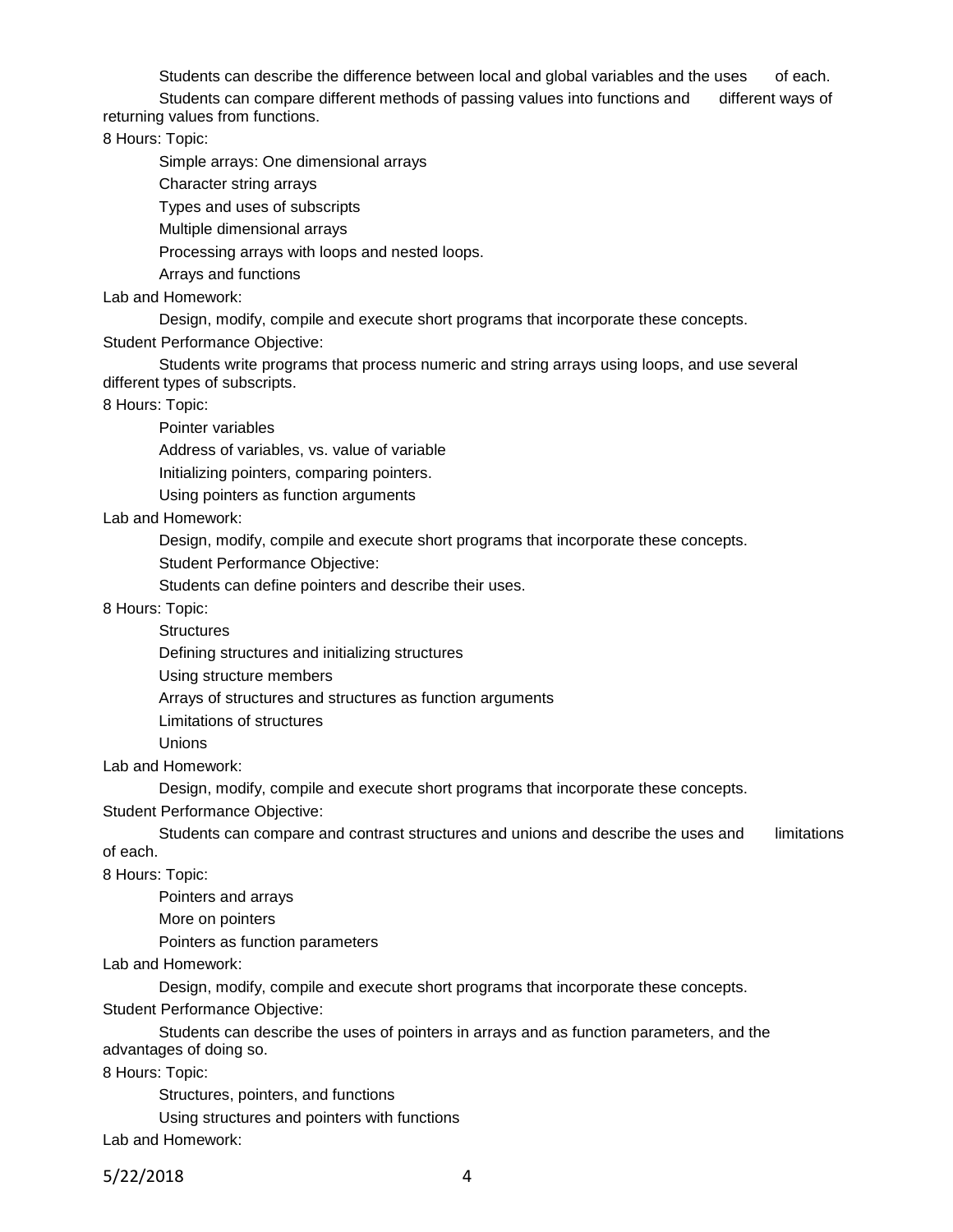Design, modify, compile and execute short programs that incorporate these concepts.

Student Performance Objective:

Students can describe the uses of pointers with structures.

8 Hours: Topic:

File operations

Reading and writing different types of files

Lab and Homework:

Design, modify, compile and execute short programs that incorporate these concepts.

Student Performance Objective:

Students describe the uses of programs that read and write files.

2 Hours Final exam.

### **METHODS OF INSTRUCTION:**

Lecture, guided discovery, demonstration. **OUT OF CLASS ASSIGNMENTS:** Required Outside Hours: 108 Assignment Description: Read chapter in assigned text. Do corresponding homework problems and programming assignments.

## **METHODS OF EVALUATION:**

Writing assignments Percent of total grade: 0.00 % Writing assignments: 0% - 0% This is a degree-applicable course, but substantial writing assignments are NOT appropriate, because the course primarily: Involves skill demonstrations or problem solving Problem-solving assignments Percent of total grade: 30.00 % Problem-solving demonstrations: 30% - 60% Homework problems Quizzes Exams Skill demonstrations Percent of total grade: 30.00 % Skill demonstrations: 30% - 60% Class performance Performance exams Objective examinations Percent of total grade: 20.00 % Objective examinations: 20% - 40% Multiple choice True/false Matching items Completion Other methods of evaluation Percent of total grade: 0.00 % Other methods of evaluation: 0% - 0%

## **REPRESENTATIVE TEXTBOOKS:**

Required Representative Textbooks Robert Anderson. C Coding, the Ultimate Step by Step Guide. CreateSpace Independent Publishing Platform,2017. Reading Level of Text, Grade: Reading level of text, Grade: 12+ Verified by: Verified by:ev Recommended Representative Textbooks Ben Klemens. 21st Century C: C Tips from the New School 2nd Edition. O'Reilly Media,2014. Reading Level of Text, Grade: 12+ Verified by: ev using MSWord